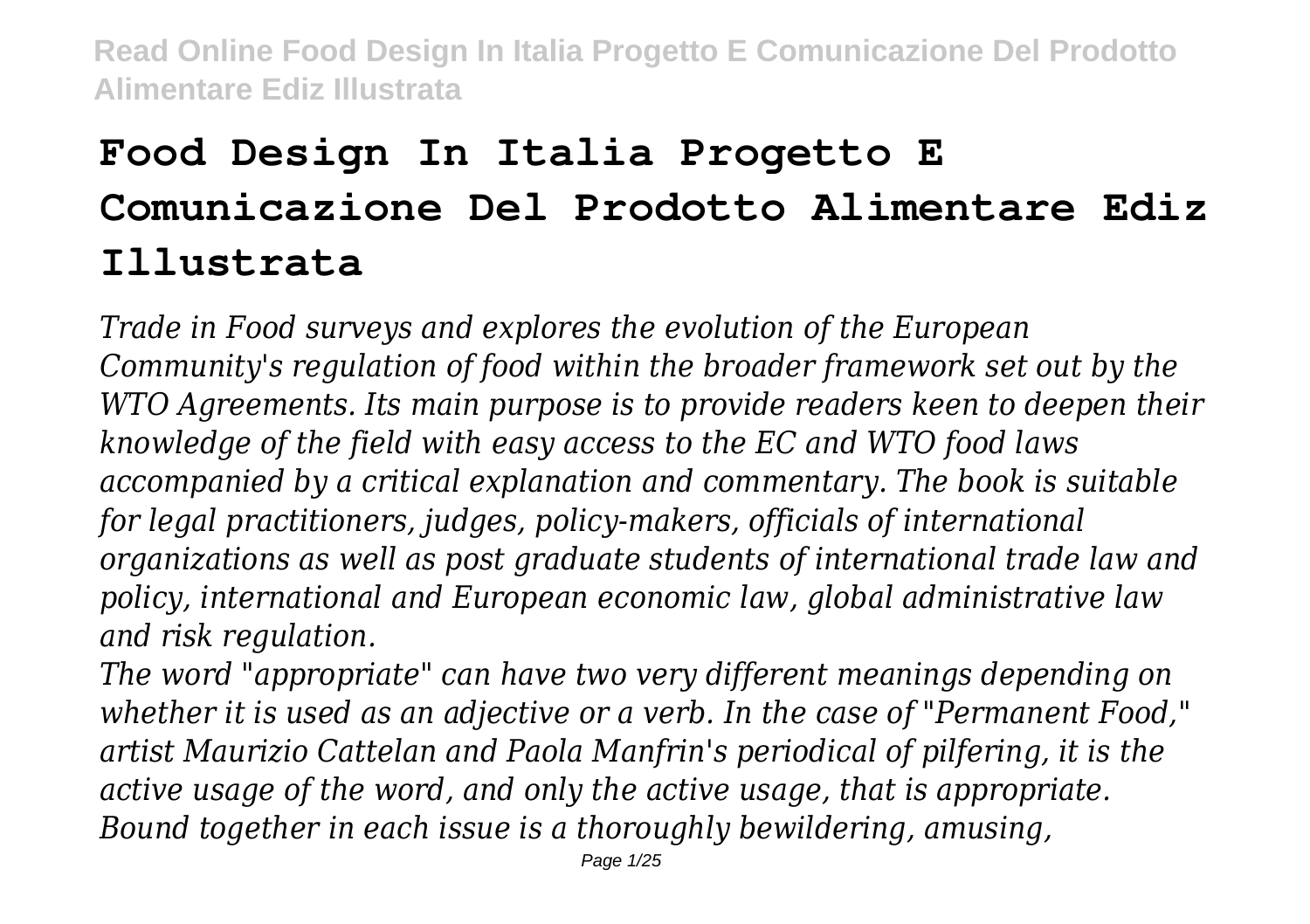*grotesque, and blasa selection of images culled from anywhere, everywhere, and nowhere: a German electrical company's ad featuring Tom and Jerry; a trash-strewn airplane interior; a naked fashion model with wide tan lines; a detail of a Victorian dummy; super-tech eyelashes by MAC; a naked woman with her toes in a skeleton's eye and nose sockets; a Mapplethorpe photograph of two leather men; a sweet ceramic puppy; a snow field; a crashed VW beetle; and much, much more. You can't even imagine how much more.*

*The role of design, both expert and nonexpert, in the ongoing wave of social innovation toward sustainability. In a changing world everyone designs: each individual person and each collective subject, from enterprises to institutions, from communities to cities and regions, must define and enhance a life project. Sometimes these projects generate unprecedented solutions; sometimes they converge on common goals and realize larger transformations. As Ezio Manzini describes in this book, we are witnessing a wave of social innovations as these changes unfold—an expansive open codesign process in which new solutions are suggested and new meanings are created. Manzini distinguishes between diffuse design (performed by everybody) and expert design (performed by those who have been trained as* Page 2/25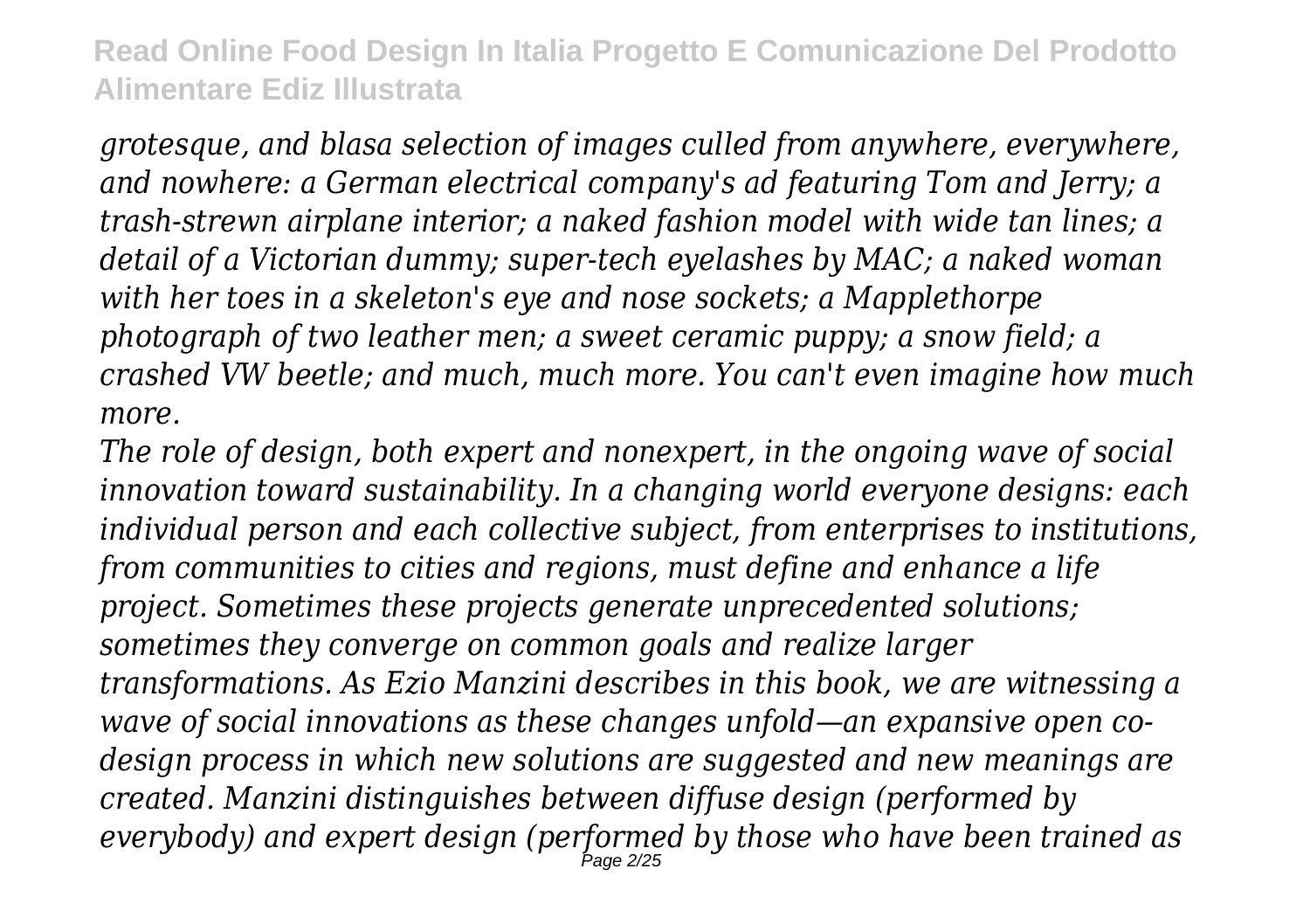*designers) and describes how they interact. He maps what design experts can do to trigger and support meaningful social changes, focusing on emerging forms of collaboration. These range from community-supported agriculture in China to digital platforms for medical care in Canada; from interactive storytelling in India to collaborative housing in Milan. These cases illustrate how expert designers can support these collaborations—making their existence more probable, their practice easier, their diffusion and their convergence in larger projects more effective. Manzini draws the first comprehensive picture of design for social innovation: the most dynamic field of action for both expert and nonexpert designers in the coming decades. Fashion: Tyranny and Revelation Notice of Judgment ... Food and Drugs Act Designing Sustainable Factories Regulation of Food Packaging in Europe and the USA Design & identità. Progettare per i luoghi Transdisciplinary Case Studies on Design for Food and Sustainability Safety Protocols in the Food Industry and Emerging Concerns* The "italian style" is the aspect that makes italian products immediately recognizable and the junction between culture and italian economy. In this book Page 3/25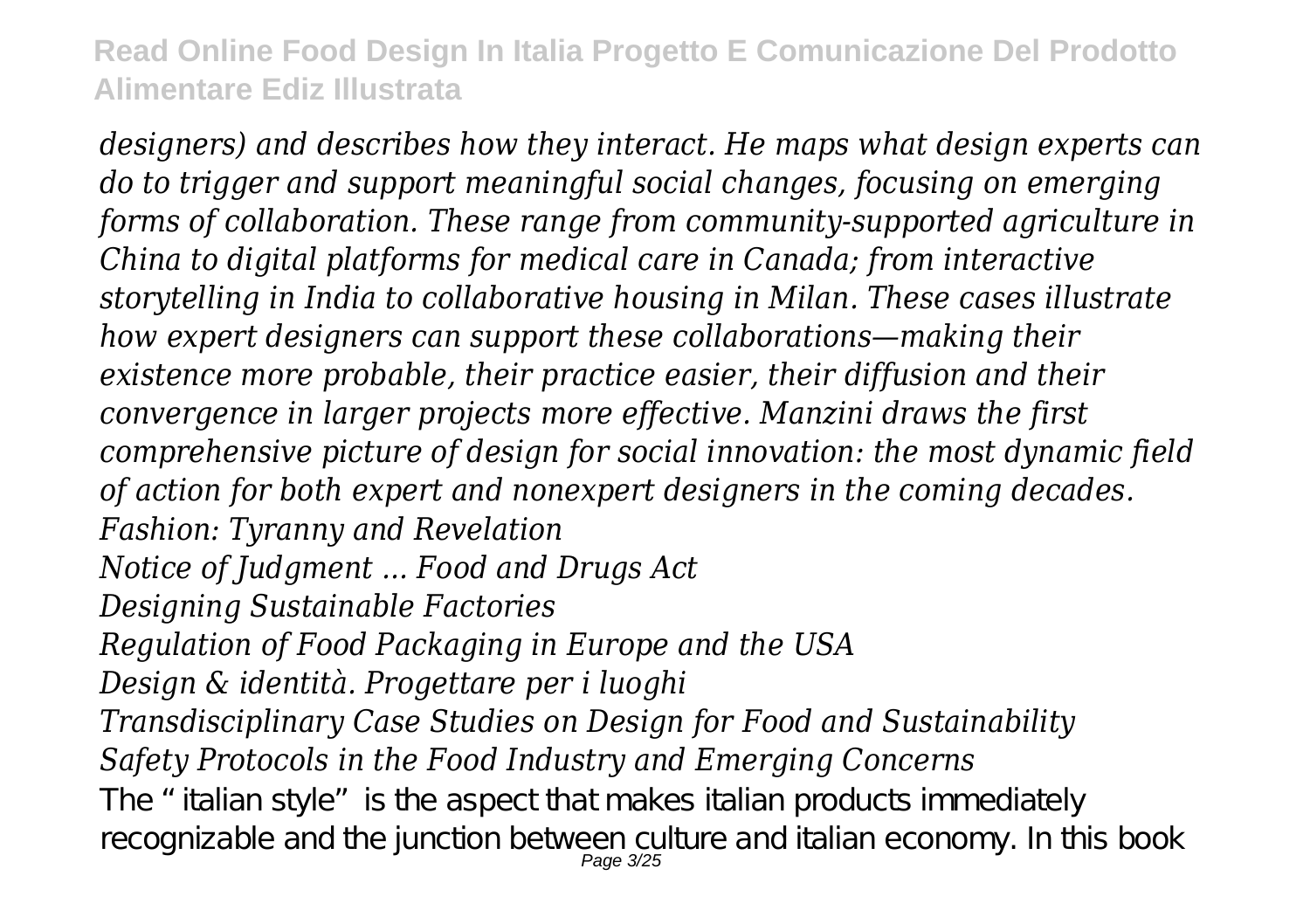the author describes the fundamental components that define italian style in manufacturing, work and economics and the cultural ans social origins of the attention to aesthetic results and quality as an important component of italian style. Fashion, food, furniture, automation and the many aspects of italian economy, with the importance of the design, reveal a lifestyle that shows us how another style of consumption is possibile, linked to quality and durability and not to quantity and waste. The relation between economy and culture it allows us to describe a society in which the values of tradition are maintained and meet innovation in a sustainable and generative way of quality.

The Taste of Art offers a sample of scholarly essays that examine the role of food in Western contemporary art practices. The contributors are scholars from a range of disciplines, including art history, philosophy, film studies, and history. As a whole, the volume illustrates how artists engage with food as matter and process in order to explore alternative aesthetic strategies and indicate countercultural shifts in society. The collection opens by exploring the theoretical intersections of art and food, food art's historical root in Futurism, and the ways in which food carries gendered meaning in popular film. Subsequent sections analyze the ways in which artists challenge mainstream ideas through food in a variety of scenarios. Beginning from a focus on the body and subjectivity, the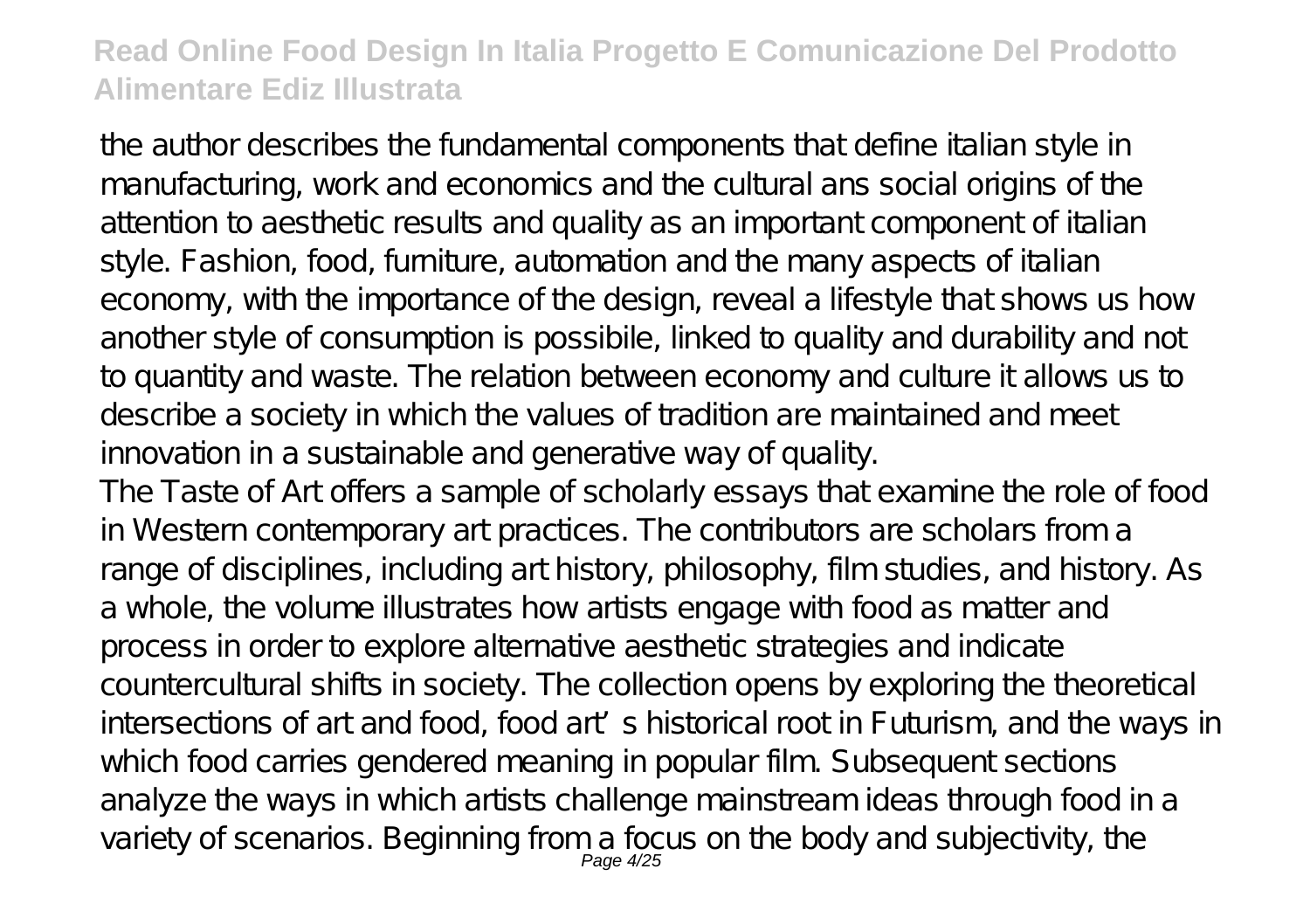authors zoom out to look at the domestic sphere, and finally the public sphere. Here are essays that study a range of artists including, among others, Filippo Tommaso Marinetti, Daniel Spoerri, Dieter Roth, Joseph Beuys, Al Ruppersberg, Alison Knowles, Martha Rosler, Robin Weltsch, Vicki Hodgetts, Paul McCarthy, Luciano Fabro, Carries Mae Weems, Peter Fischli and David Weiss, Janine Antoni, El bieta Jabło ska, Liza Lou, Tom Marioni, Rirkrit Tiravanija, Michael Rakowitz, and Natalie Jeremijenko.

Recipes from the kitchens and restaurants of Italy's new culinary masters, who combine an innate sixth sense for quintessentially Italian flavor with a contemporary approach, defining an exciting new gastronomy. Everybody loves Italian food. It is among the most talked about, written about, and globally popular. But as travelers have sought out culinary experiences in off-the-beatenpath destinations elsewhere in the world, in Italy even consummate foodies eat the same postcard versions of traditional dishes, occasionally making forays into a handful of fine-dining favorites. Yet by far the country's most interesting cuisine is to be found outside of well-trodden establishments, and it's as varied and full of personality as it is delicious. This generation of chefs has come a long way from their nonna's kitchen: they approach tradition with a respectful yet emancipated perspective; they rethink the formats of the Italian restaurant; they are Page 5/25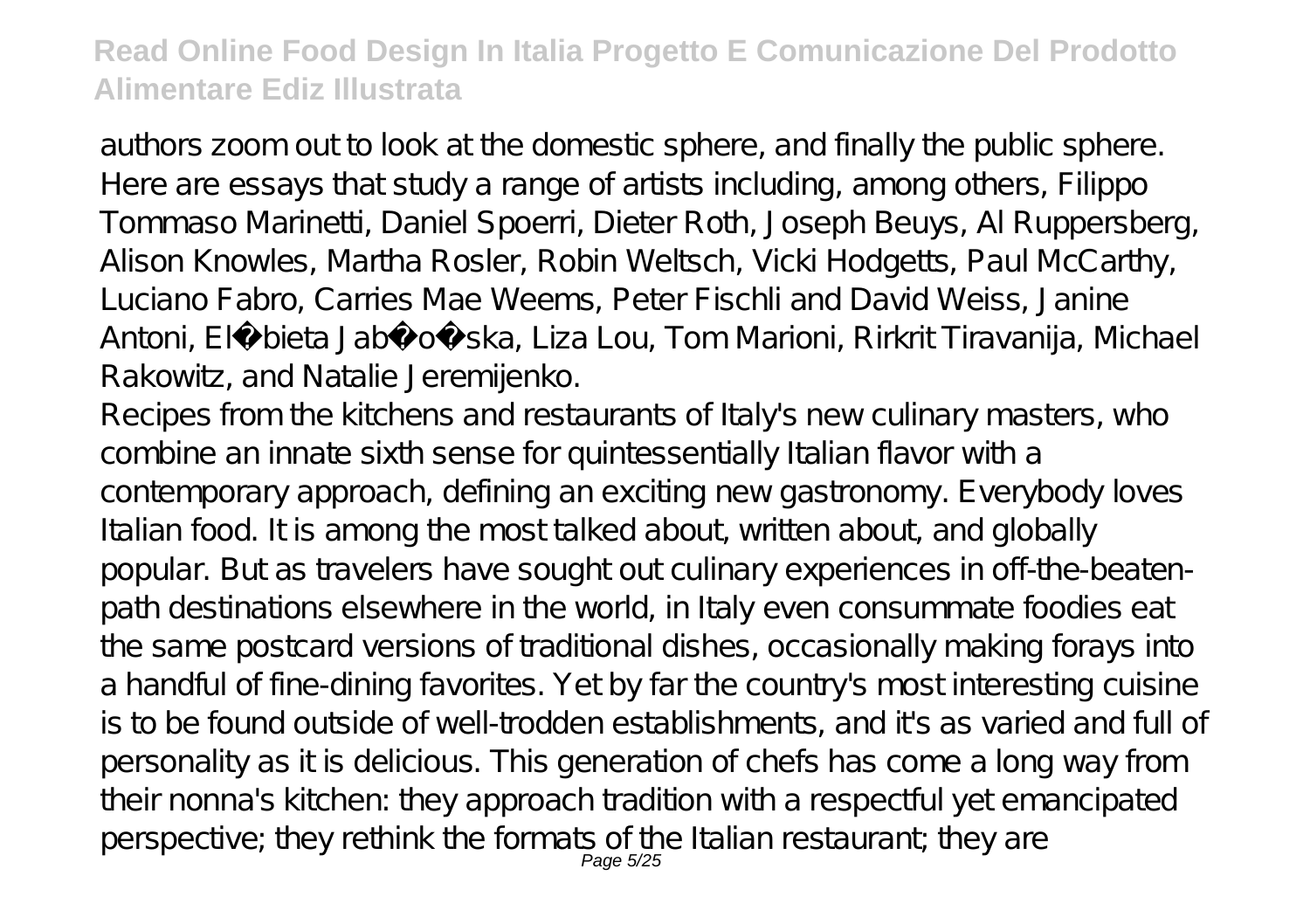rediscovering foraging and farming; they introduce serious cocktail programs. This book covers thirty-two chefs and restaurateurs who are reinterpreting the "greatest hits" of Italian dining: from trattorias to fine dining, from aperitivo to pizzerias. Laura Lazzaroni takes her readers on a visual north-to-south tour of this new cucina italiana, stopping at restaurants, inns, farms, and pop-ups all across the country, showing in stories and recipes the multitude of approaches, influences, and ingredients that compose this movement, which is paving the way for the country's gastronomic rebirth.

Farms, Farmers and Society

Brands and Their Companies

Graphic and digital designer

Design marketing. Innovare cambiando. I significati del consumo

A Toolkit for the Assessment and Mitigation of Impact on the Landscape Permanent Food #12

Experiencing Food, Designing Dialogues

Milan is the European fashion capital with one of the world's most unique luxury fashion districts where the leaders of some of the most exclusive fashion houses are still living and working today. It's the Italian city whose skyline has changed more than any, and whose fashion industry has  $_{Page\ 6/25}$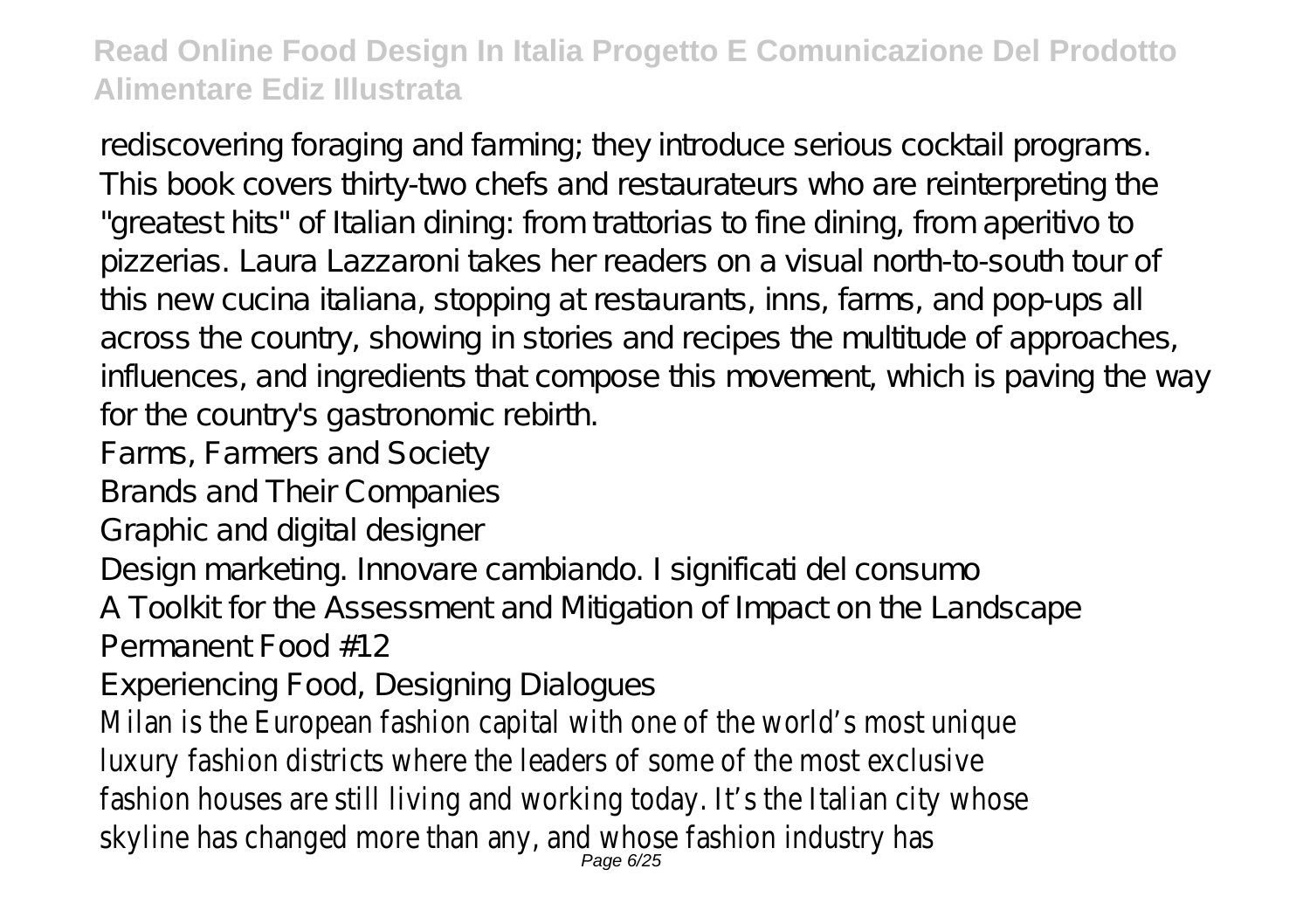extended to encompass the worlds of design, restaurants, bars, exhibition spaces, hotels and more. Whether you're looking for designer labels within the city's luxury fashion district, prefer to browse the city's boutiques or pick up some quality vintage at the city's vintage shops and markets, this is the guide that will tell you where to go. Split into geographical sections along with relevant maps, cultural highlights and suggestions for where to eat and drink, it places Milan as the city of fashion within the context of Italian fashion history and a city, and brings the stories of its people to life. Why did Milan become Italy's fashion capital? And what does it offer the fashion lover as a city today?

Food design in ItaliaThe Bloomsbury Handbook of Food and Popular CultureBloomsbury Publishing

MCM - Milano Capital of the Modern, edited by Lorenzo Degli Esposti, is made up of texts and images from over 300 contributors from Europe and the US, across three generations, involved in the activities of the Padiglione Architettura in EXPO Belle Arti of Vittorio Sgarbi, a programme by the Regione Lombardia hosted in the Grattacielo Pirelli during the EXPO 2015. They investigate the relationships between modern architecture, the city of Milan (Razionalismo, reconstruction, Tendenza, Radical Design, up Page 7/25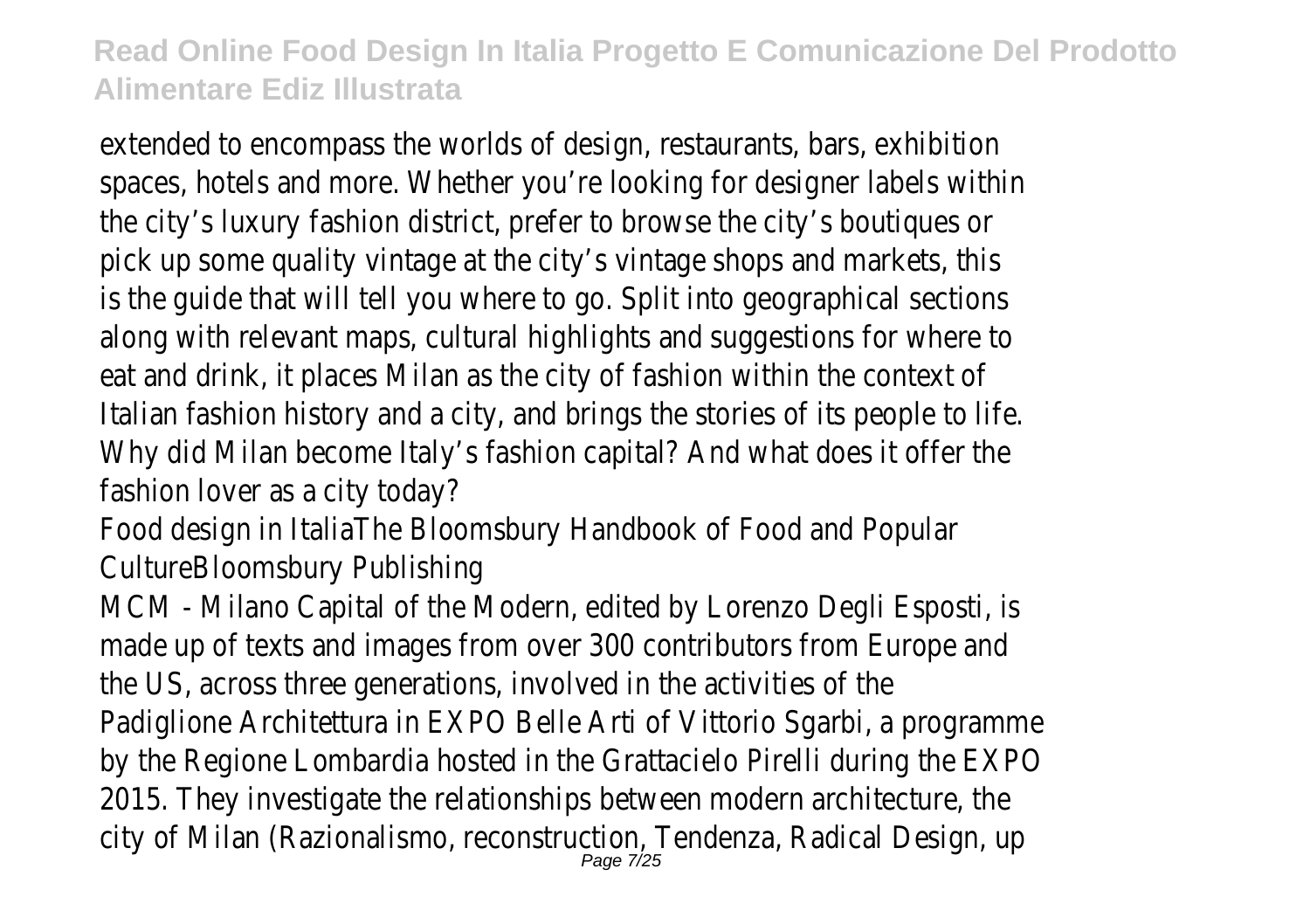to current research) and the city in general, between single and specific works and the large scale of the urban territory, in the contradictions between architecture autonomy and its dependence on specific place and historical time. The idea of MCM is that each capital of the Modern brings an original version of modernity in architecture: in the specific Milanese case, this kind of Modern is characterized by the simultaneous presence of abstract, systematic and syntactic features and an ontological conception of both buildings and architectural and urban voids. Proceedings of the Oxford Symposium on Food and Cookery 2013 Official Gazette of the United States Patent and Trademark Office What to Eat, What to Cook, and Who to Know in Italian Cuisine Today Product Development and Communication Strategies, Policies and Guidelines MCM – Milan, Capital of the Modern The Bloomsbury Handbook of Food and Popular Culture FOOD and interdisciplinary research are the central focus of the 1st International Conference on Food Design and Food Studies:

Experiencing Food, Designing Dialogues, reflecting upon approaches evidencing how interdisciplinarity is not limited to the design of Page 8/25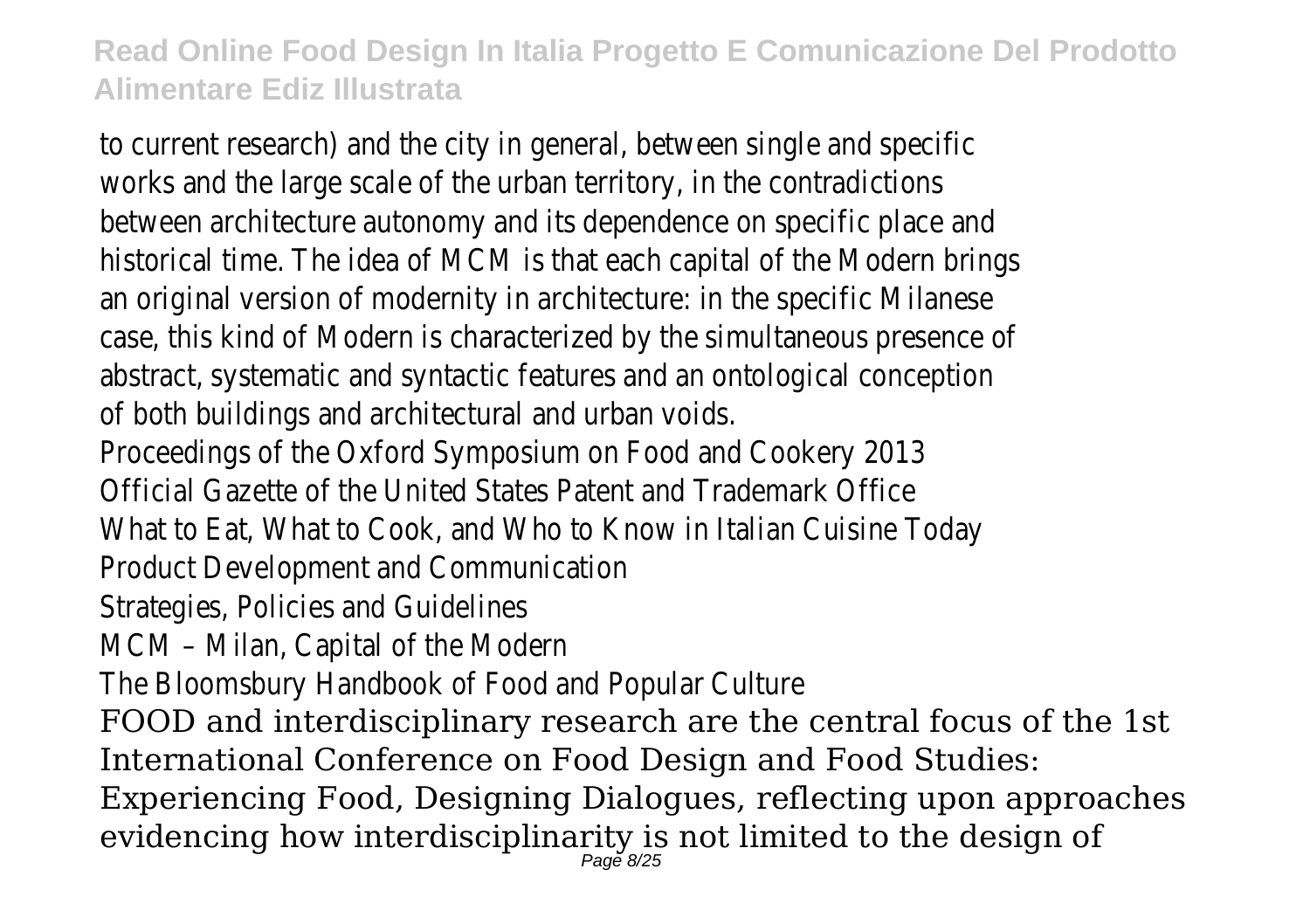objects or services, but seeks awareness towards new lifestyles and innovative ways of dealing with food. This book encompasses a wide range of perspectives on the state of the art and research in the fields of Food and Design, making a significant contribution to further development of these fields. Accordingly, it covers a broad variety of topics from Designing for/with Food, Educating People on Food, Experiencing Food and other Food for Thought. 314.3

Based on papers presented at a conference on food engineering, this book addresses the whole food production process, from receiving the raw materials through to packaging and distribution. Major themes are the opportunities/limitations afforded by the application of modern computer technology.

Food Design in Italy

Food Production Management

Design, When Everybody Designs

The New Cucina Italiana

Critical social analyses

Food & Material Culture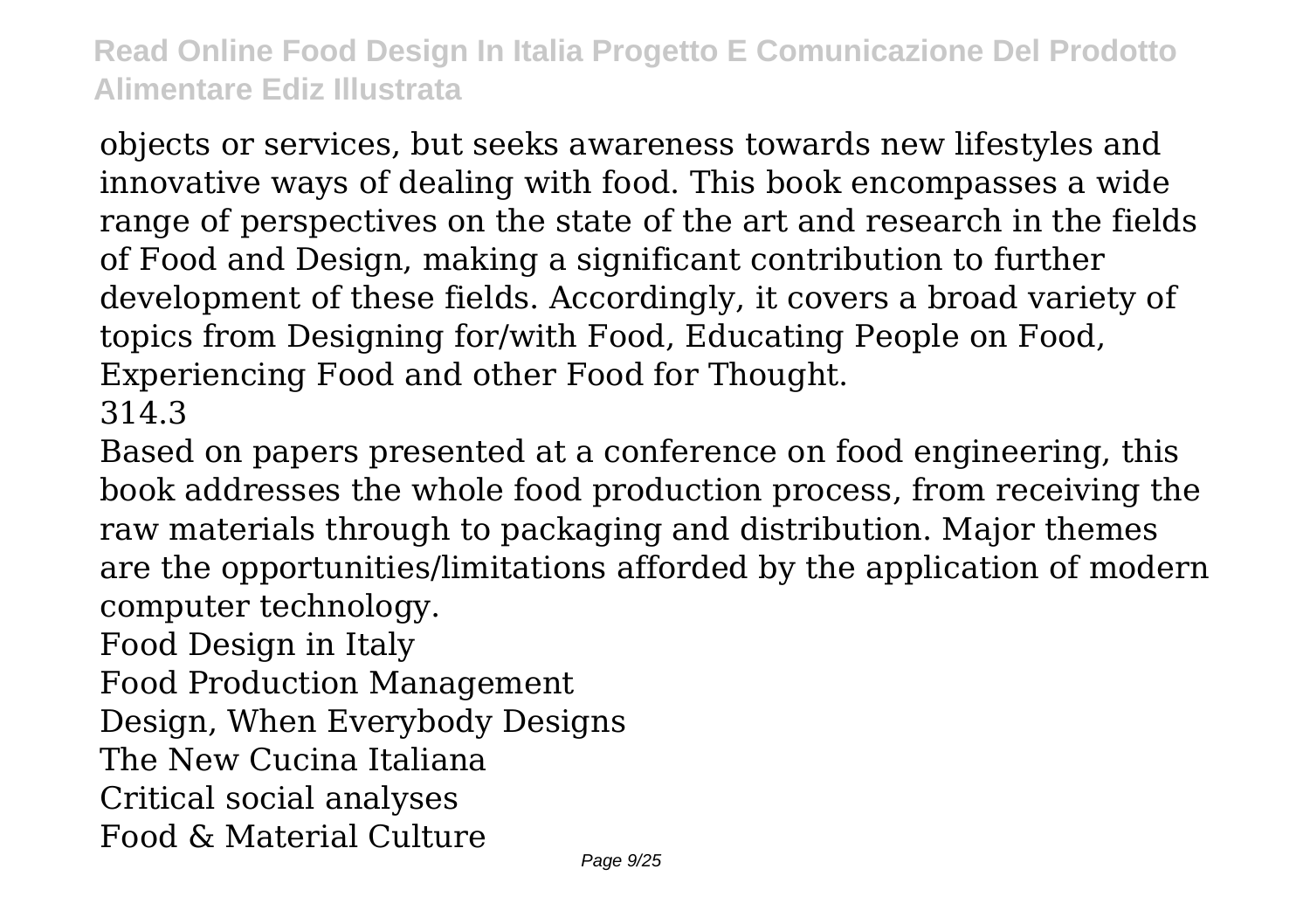#### Re-activation of Vacant Retail Spaces

Until now, the literature on innovation has focused either on radical innovation pushed by technology or incremental innovation pulled by the market. In Design-Driven Innovation: How to Compete by Radically Innovating the Meaning of Products, Roberto Verganti introduces a third strategy, a radical shift in perspective that introduces a bold new way of competing. Designdriven innovations do not come from the market; they create new markets. They don't push new technologies; they push new meanings. It's about having a vision, and taking that vision to your customers. Think of game-changers like Nintendo's Wii or Apple's iPod. They overturned our understanding of what a video game means and how we listen to music. Customers had not asked for these new meanings, but once they experienced them, it was love at first sight. But where does the vision come from? With fascinating examples from leading European and American companies, Verganti shows that for truly breakthrough products and services, we must look beyond customers and users to those he calls "interpreters" - the experts who deeply understand and shape the markets they work in. Design-Driven Innovation offers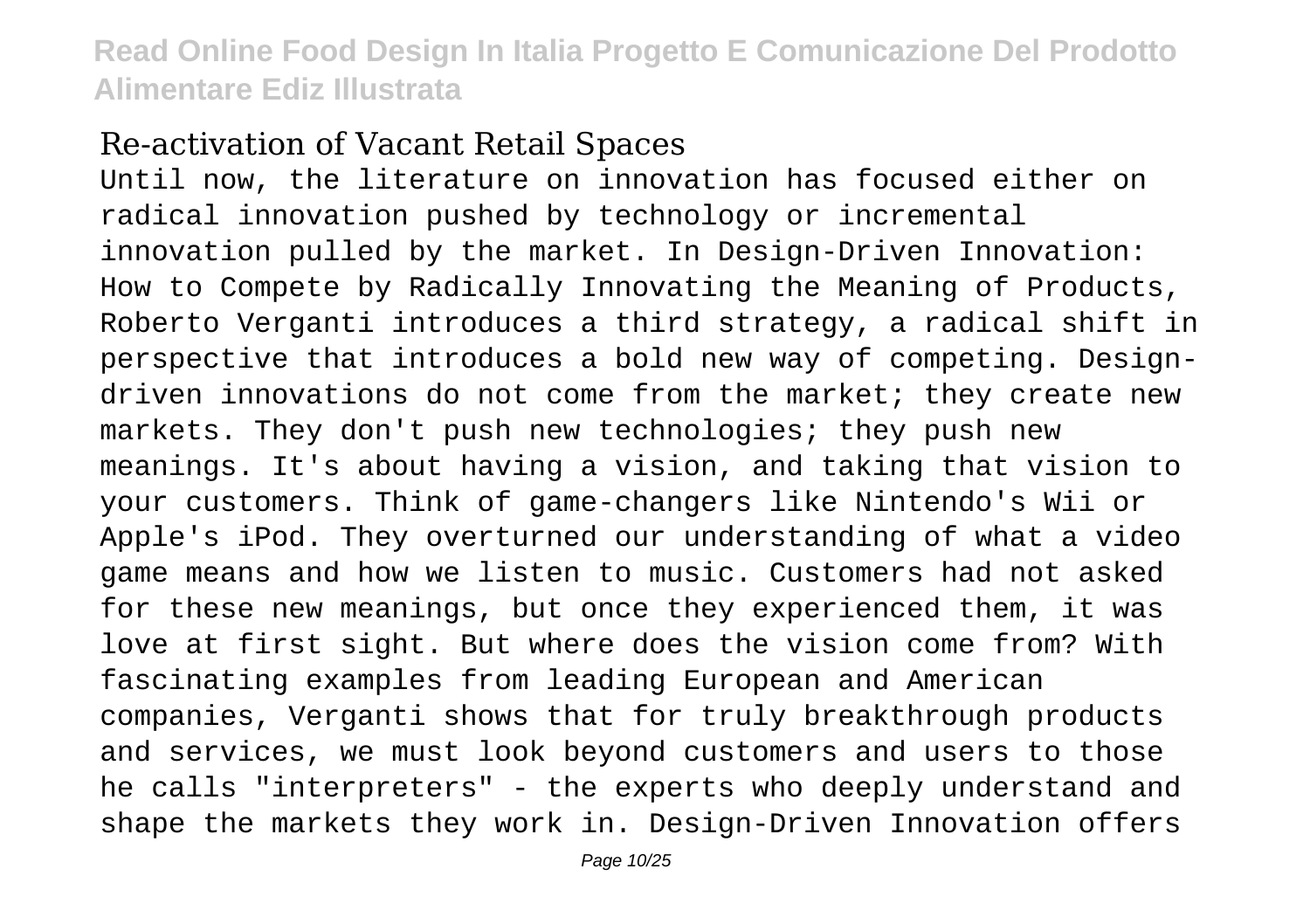a provocative new view of innovation thinking and practice. Vernacular architecture represents a great resource that has considerable potential to define principles for sustainable design and contemporary architecture. This publication is the result of an overall aim to produce a valuable tool for analysis regarding vernacular heritage through different assessments, in order to define principles to consider for sustainable development. This was possible through a comprehensive reflection on the principles established and the strategies to recognise in different world contexts. The present publication was the result of an in-depth approach by 46 authors from 12 countries, concerned with the analysis and critical assessment of vernacular heritage and its sustainable perspective. The book presents 8 chapters addressing operational definitions and synopses advances, regarding the main areas of vernacular heritage contribution to sustainable architecture. It also presents 15 chapters and 53 case studies of vernacular and contemporary approaches in all the 5 continents, regarding urban, architectural, technical and constructive strategies and solutions. VERSUS, HERITAGE FOR TOMORROW: Vernacular Knowledge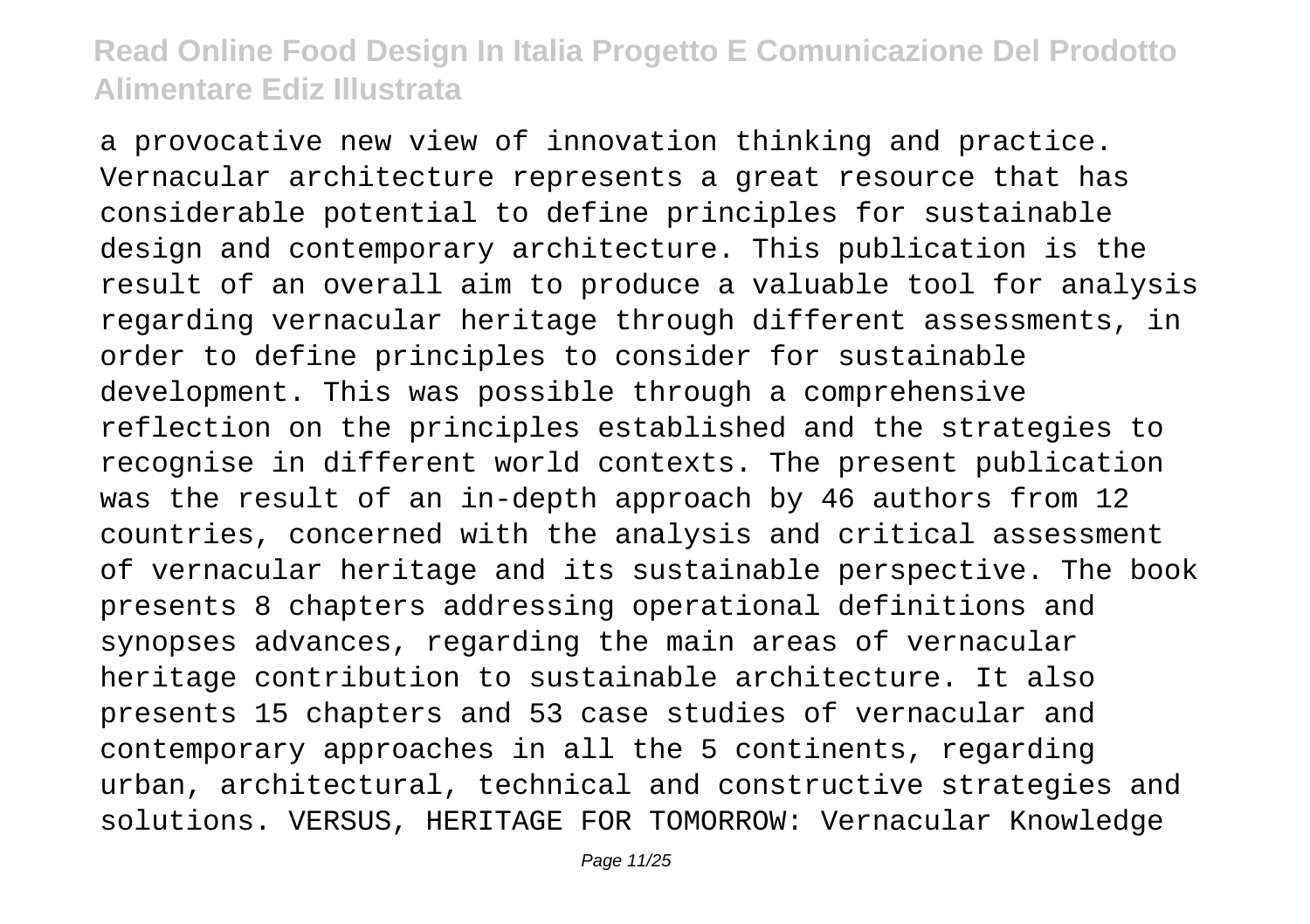for Sustainable Architecture is the result of a common effort undertaken by the partners ESG | Escola Superior Gallaecia, Portugal, as Project leader; CRAterre | École Nationale Supérieure d'Architecture de Grenoble, France; DIDA | Università degli Studi di Firenze, Italy; DICAAR | Università degli Studi di Cagliari, Italy; and UPV | Universitat Politècnica de València, Spain. This is the final outcome of VerSus, an European project developed from 2012 to 2014, in the framework of the Culture 2007-2013 programme.

Annotation A wide variety of plastics are used in food-contact applications and it is important that such plastics do not affect the food with which they come into contact. The objective of food packaging legislation is to protect the consumer by controlling the contamination of food by chemicals transferred from the packaging. Food packaging regulations are constantly under revision, and differ significantly between Europe and the USA. This report provides a clearly written summary of the current legislation surrounding the use of plastics in contact with food. It discusses the plastics used in food packaging, their characteristics and applications. This review is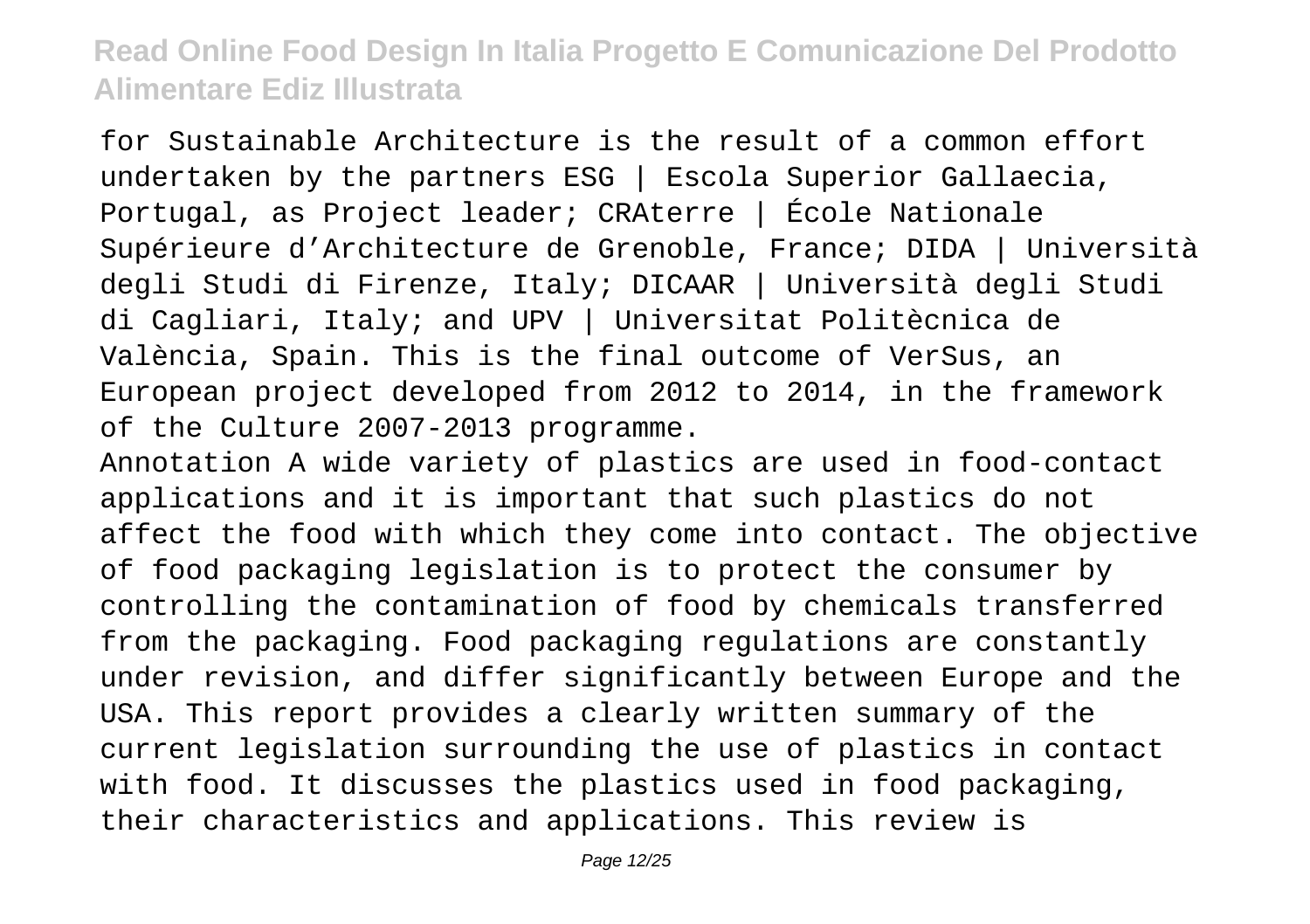accompanied by around 400 abstracts from papers and books in the Rapra Polymer Library database. A Three Day Symposium Organised by the Institution of Chemical Engineers' Food & Drink Subject Group on Behalf of the EFCE Food Working Party, Held at St. John's College, Cambridge, 30 MarchSH1 April 1992 The Taste of Art Systems of Food Production and Population Numbers Trademarks Economy, Culture and Society International marketing and trade of quality food products Culturally Significant Designs, Products and Practices *The main subject of this publication is the co-creation of society and biotechnology. The authors do not treat society and biotechnology as separate domains, instead they consider technologies as socially constructed. The main focus of this publication is on agrobiotechnologies and the contributors present perspectives for reconstruction both from and in 'the North' and 'the South'. Reconstructing biotechnologies offers a range of critical social analyses confronting the actuality of biotechnology with the potentialities of its social reconstruction. In doing that, the book develops and merges literature from four different disciplines, namely (i) critical theory and its analyses of technology and power, (ii) political economy, critically assessing the interrelationship between economy, politics and* Page 13/25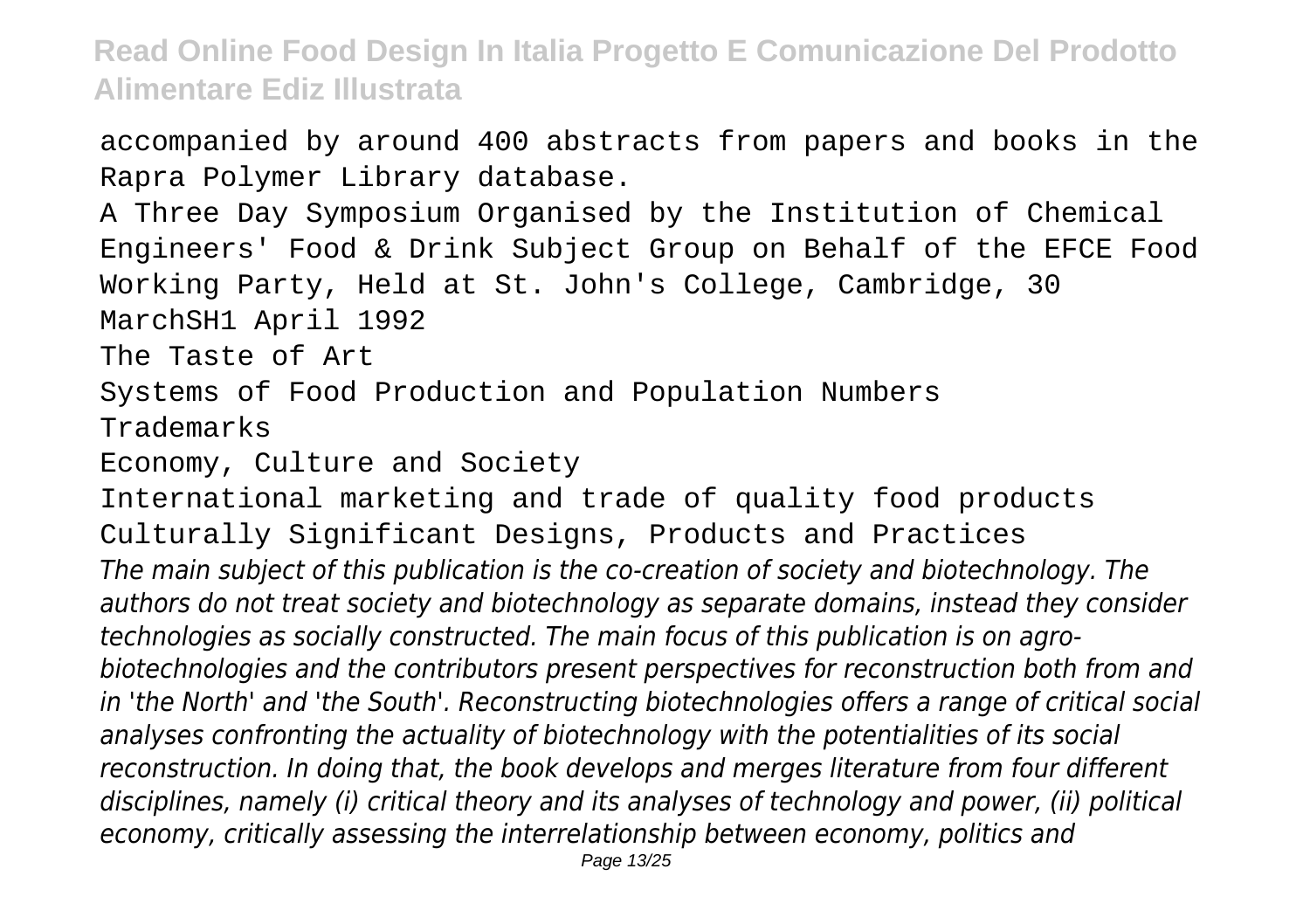*technology, (iii) social constructivism, which holds that technology is the product of agency and knowledge systems, and (iv) the analysis of rural society and agrarian technologies in rural sociology. Reconstructing biotechnologies introduces exciting approaches and examples into the social reshaping of biotechnologies. It brings together critical examinations of contemporary biotechnology development and puts forward possible alternatives written by critical scholars. The contributions in this publication are for students and scholars in a wide range of disciplines such as social and political sciences, science and technology studies, and development studies. The editors of the book are associated with the Social Sciences Department of Wageningen University in the Netherlands and the Graduate School of Economics of Kyoto University in Japan. They have published extensively on social and political theory and biotechnology.*

*Dopo un periodo di crisi, servono piani di sviluppo pratici e concreti. L'individuazione del proprio Enneatipo, elemento strategico e di posizionamento vincente, è il percorso innovativo proposto da Nicoletta Polliotto e Ilaria Legato per arrivare al cuore della personalità del proprio locale e relazionarsi con il pubblico. Il manuale fornisce una preziosa griglia di lavoro per sviluppare la migliore strategia di branding: dalla ideazione della brand strategy, alla costruzione della brand identity, individuando la personalità del locale e il potere della relazione, per creare empatia nella comunicazione con i clienti acquisiti e futuri, attraverso i principi del Design Thinking (brand communication). Completano il percorso casi di studio nazionali e internazionali da cui trarre ispirazione, individuando un modus operandi personalizzato e vincente. Il libro è rivolto a imprenditori, ristoratori, chef che hanno aperto, o vogliono aprire, un'attività ristorativa, reale opportunità di business attraverso un*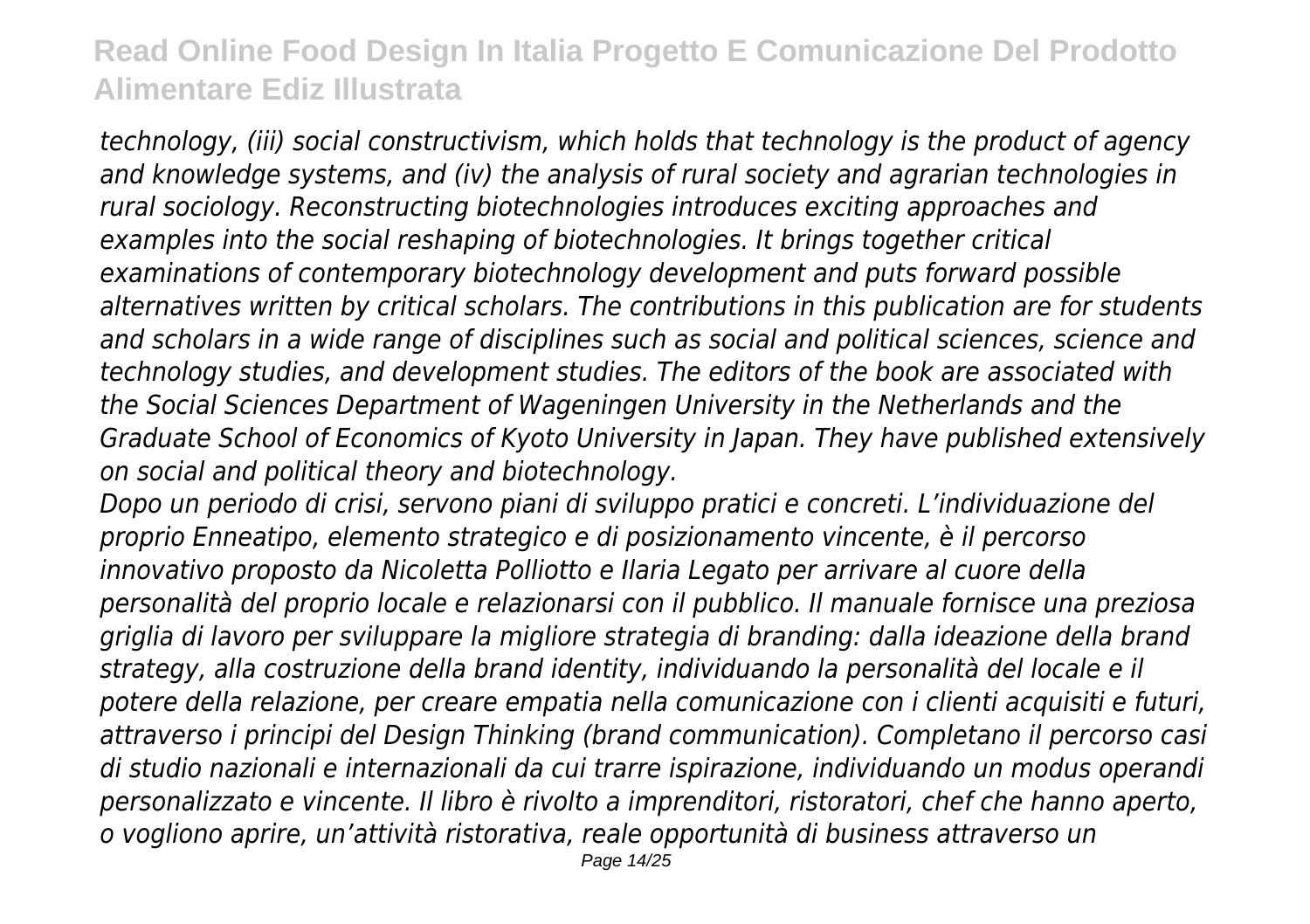*processo consapevole per trasformare il locale in una realtà unica, memorabile e straordinaria.*

*This book presents an original methodology for analyzing urban retail systems, addressing the strong retail meltdown (increase in closed corner-shops and dead malls) that is severely affecting cities and suburban areas in Europe and the USA. Taking into account both spatial and regulative aspects, it offers a new approach to retailing and retail spaces developed within the urban planning field. The book describes international case studies together with solutions to the problem of vacant retail spaces, and provides a comprehensive toolbox of guidelines useful to local and regional governments facing the problem of retail meltdown. As such, it is of interest to architects, engineers, urban planners, decision-makers and government representatives. It also provides a valuable methodological reference resource for researchers engaged in this particular field of study.*

*A scuola di food design in pasticceria*

*Changing the Rules of Competition by Radically Innovating What Things Mean Design Driven Innovation*

*Foods 1- March 1940-*

*Una professione proiettata nel futuro*

*Trade in Food*

*Reconstructing biotechnologies*

This collection of chapters endeavour to explore the consumption, governance, potency and patronage of attire in the context of social, socio-economic and fashion philosophies.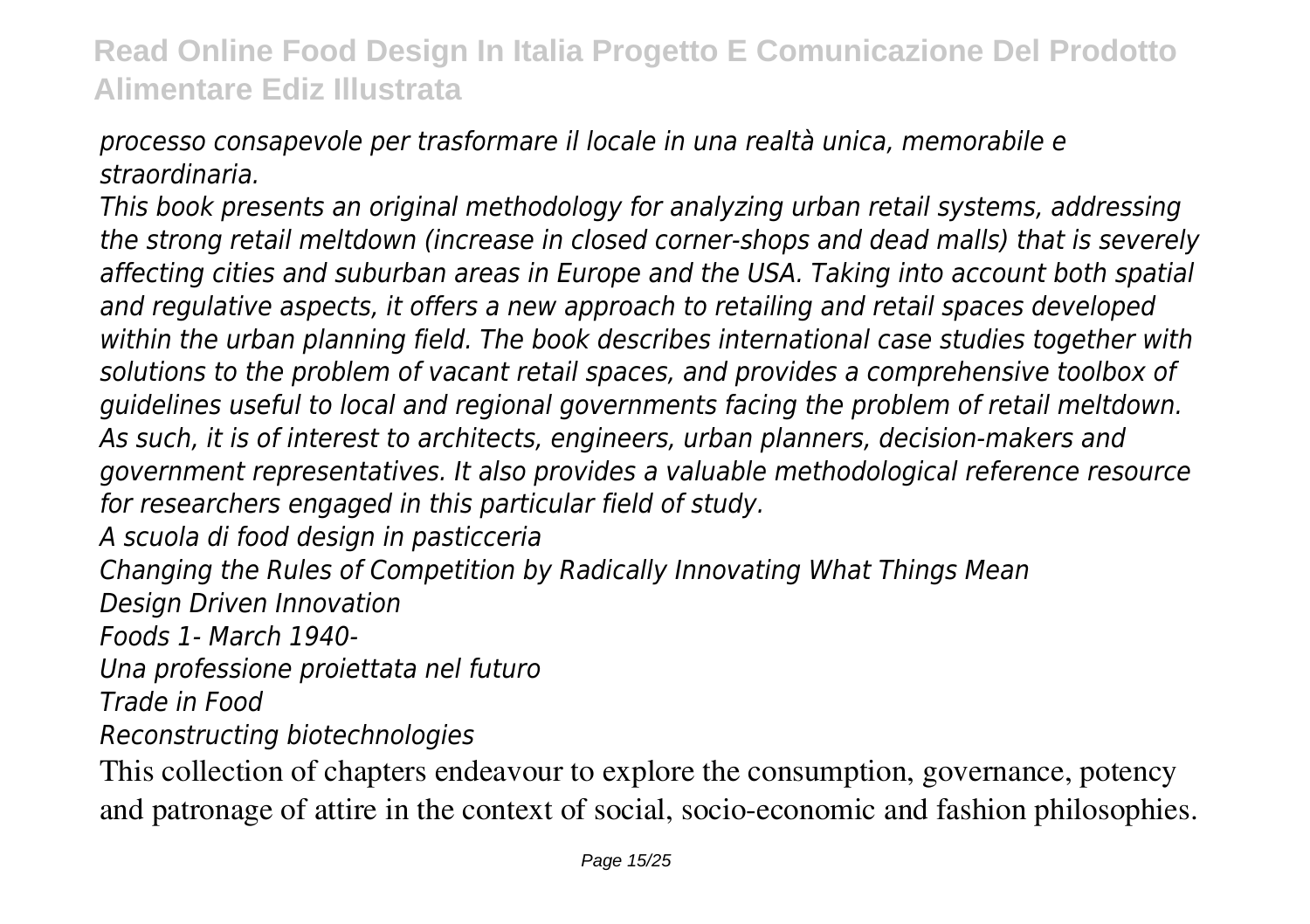Bellezza e dolcezza hanno molto in comune, perché gratificano l'animo e ci donano delle emozioni. È proprio questa la consapevolezza da cui Angela Simonelli è partita per aggiungere quel tassello che, nella sua costante ricerca dell'estetica in cucina, non poteva mancare: dopo il successo del suo primo libro A scuola di food design, eccone uno interamente dedicato alla pasticceria. Affidandovi a ognuna delle sue 40 ricette, tutte coronate dalle tecniche di decorazione, riuscirete a realizzare dolci tanto buoni quanto belli nella vostra cucina di casa, regalando emozioni attraverso un cioccolatino ripieno o un biscotto glassato. Oppure potrete dare sfogo alla vostra fantasia, combinando gli spunti offerti da Angela in modo nuovo e creando così il vostro dolce personalizzato. Senza mai dimenticare, però, quanto in pasticceria siano importanti i dettagli, il rispetto preciso dei tempi, gli ingredienti e gli strumenti giusti. A tutto ciò Angela ha dedicato la prima sezione del libro, una raccolta di preziosi suggerimenti e informazioni. The influence of food has grown rapidly as it has become more and more intertwined with popular culture in recent decades. The Bloomsbury Handbook of Food and Popular Culture offers an authoritative, comprehensive overview of and introduction to this growing field of research. Bringing together over 20 original essays from leading experts, including Amy Bentley, Deborah Lupton, Fabio Parasecoli, and Isabelle de Solier, its

impressive breadth and depth serves to define the field of food and popular culture. Divided into four parts, the book covers: - Media and Communication; including film, Page 16/25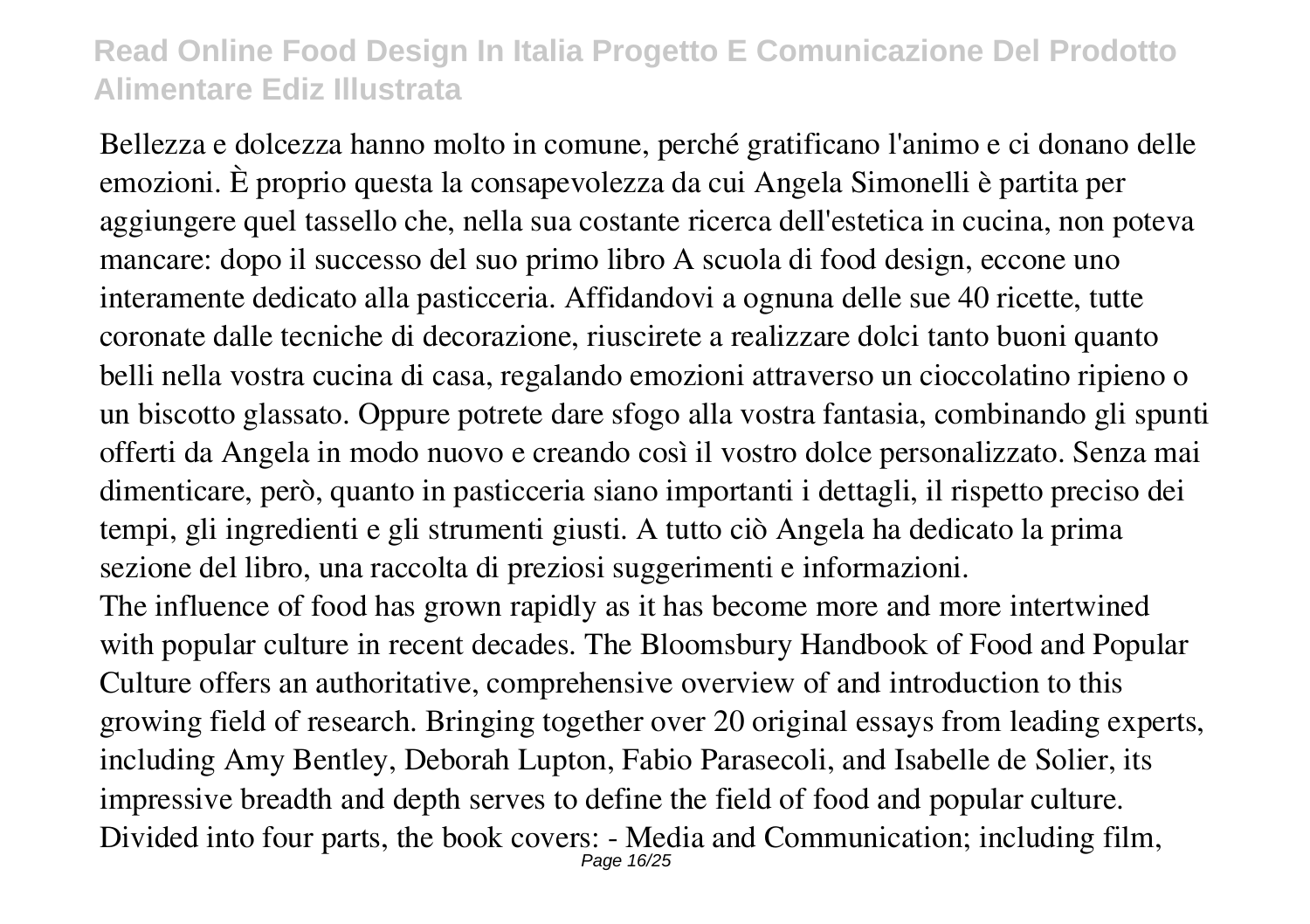television, print media, the Internet, and emerging media - Material Cultures of Eating; including eating across the lifespan, home cooking, food retail, restaurants, and street food - Aesthetics of Food; including urban landscapes, museums, visual and performance arts - Socio-Political Considerations; including popular discourses around food science, waste, nutrition, ethical eating, and food advocacy Each chapter outlines key theories and existing areas of research whilst providing historical context and considering possible future developments. The Editors' Introduction by Kathleen LeBesco and Peter Naccarato, ensures cohesion and accessibility throughout. A truly interdisciplinary, ground-breaking resource, this book makes an invaluable contribution to the study of food and popular culture. It will be an essential reference work for students, researchers and scholars in food studies, film and media studies, communication studies, sociology, cultural studies, and American studies.

Food design in Italia

Design Roots

Cooking, Food, and Counterculture in Contemporary Practices

The Italian Style

Creative Restaurant Branding

Food Engineering in a Computer Climate

Events Design and Experience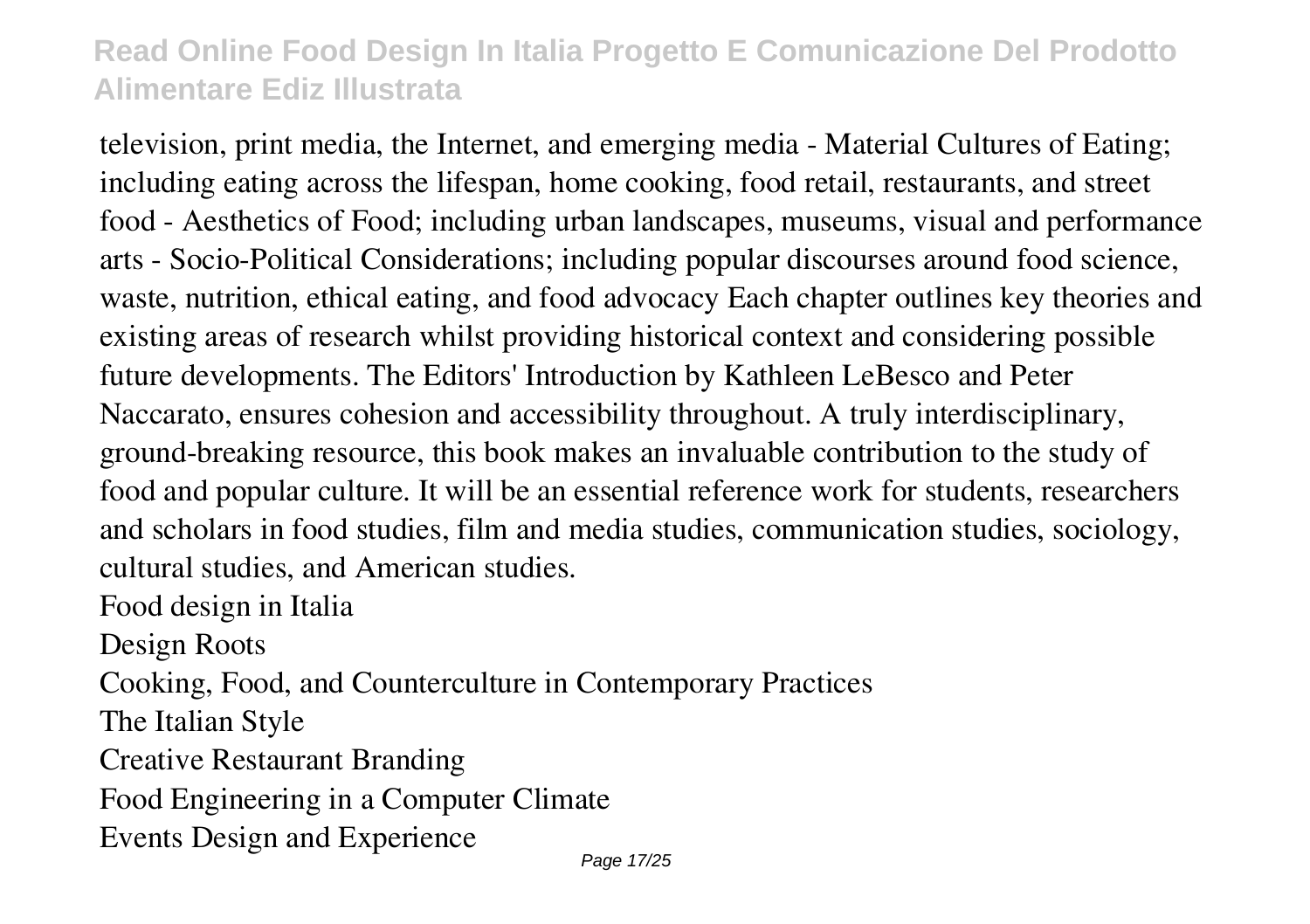**For the first time Events Design and Experience draws together the relationship between event design and the experience of consumers and participants. It explores and analyses the event experience of the individual and how this can be 'controlled' by design. By drawing upon ongoing research conducted over several years into the experiences of groups and individuals who attend events this text will ask questions such as: What was the rationale behind a particular event being designed in a certain way? What was the actual experience of consumers? How was the event materially delivered and did the experience created provide a satisfactory outcome? How can experiences be understood (via semiotics) especially the physical elements of an event? Structured in four sections, Events Design and Experience discusses: \* What are events? An overall view of the industry, its definitions and market demand. It also covers an analysis of previous literature, and draws upon real life events such as Wembley plc, Leapfrog Corporate events and the British Cycling federation \* What is an event experience? An explanation of the nature and stages of experience, and the emergence of the experience industry itself. Cases such as the Proms, London Fashion week ands the Nike Fun run are used to illustrate. \* Designing Experiences. Considers how design itself can impact upon the experience, in some cases fundamentally changing the nature of experience. It asks the question of how experiences are designed and what do they signify to the customer once**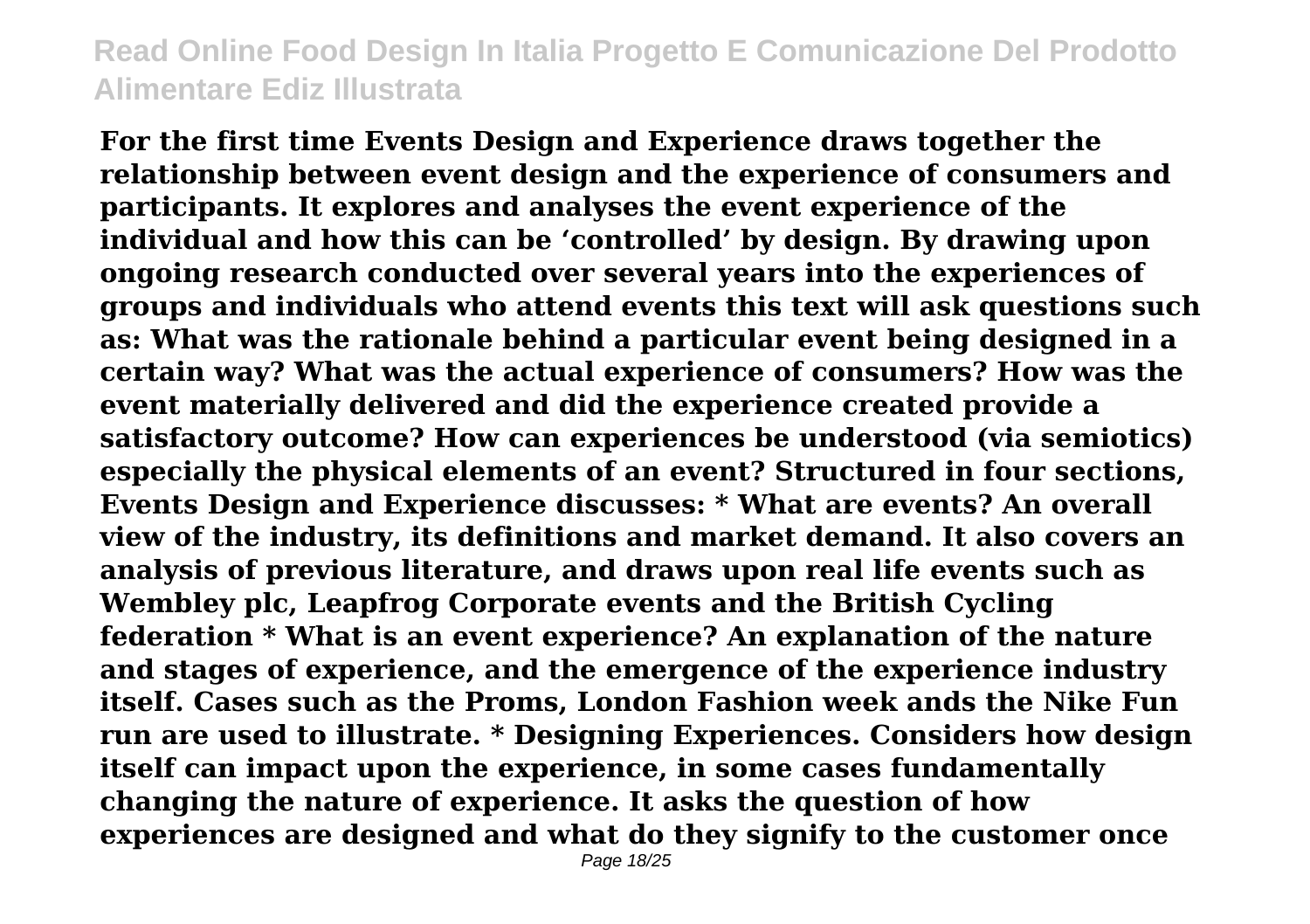**complete. \* Analysing Event Experiences. Considers how experiences can be analysed and evaluated looking at the artificiality of the event and how this reflects in the experience of consumers. Also includes a review of the psychological processes of perception and interpretation and how meaning and experience can be analysed, and how we may begin to unravel the meanings attributed to certain events. With international case studies throughout, Events Design and Experience has a coherent userfriendly structure including chapter summaries, review exercises and topics for discussion to consolidate understanding.**

**Contains essays on food and material culture presented at the 2013 Oxford Symposium on Food and Cookery.**

**Due to increased purchasing power of certain consumer segments all over the world and the related growing demand for food specialties for differentiated goods in the international markets, agri-food trade and marketing is no longer focused on commodities only. Key concepts of 'Marketing', 'International Trade' and 'Quality' are taking the forefront in the scientific debate among agricultural economists dealing with agricultural and food products markets. The need for scientific knowledge about several aspects of marketing for quality food products is growing. The aim of this book is to link these key concepts together and consider connections, overlaps, contradictions and complementarities between them. This book contains peer-reviewed articles covering a range of**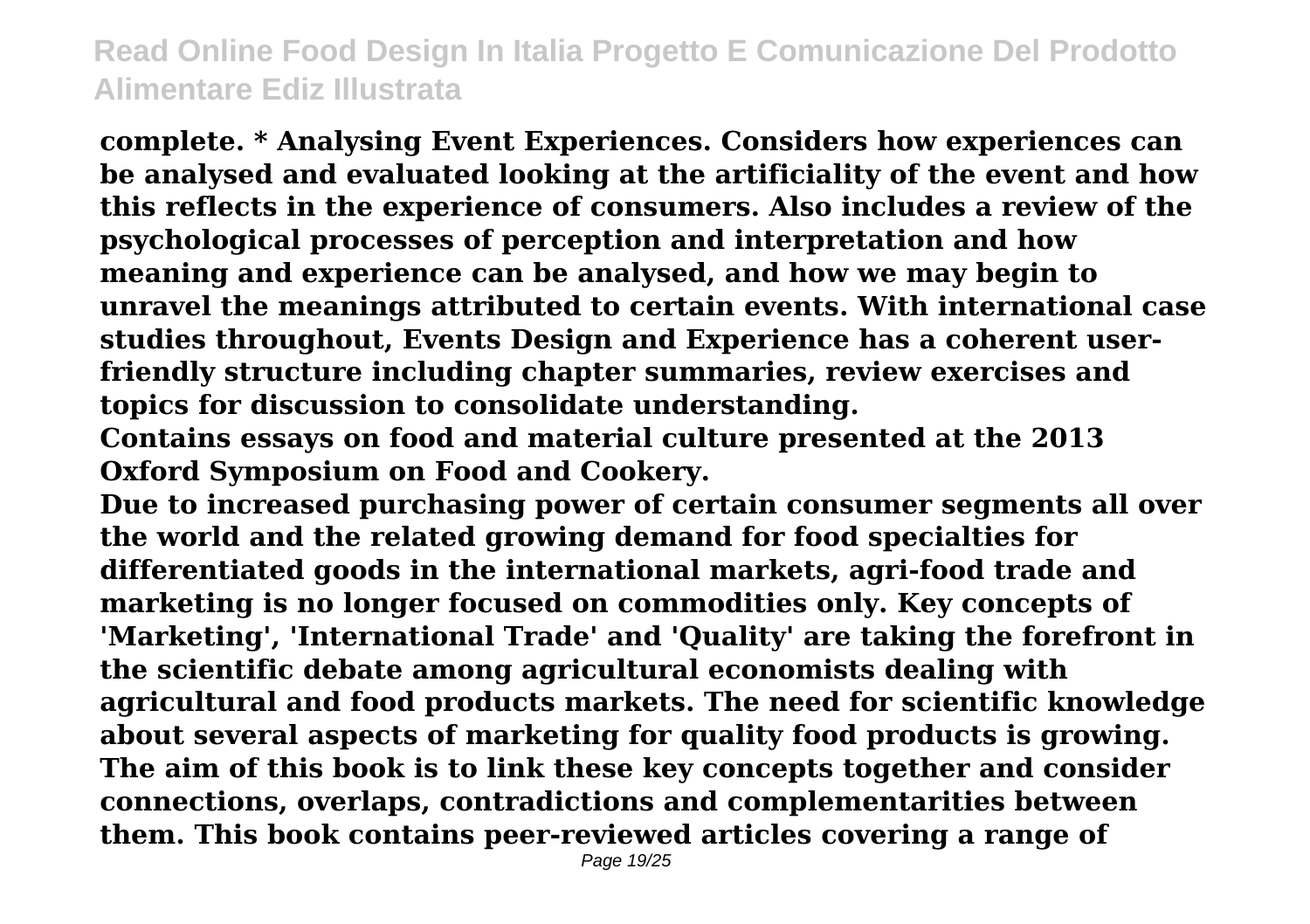**studies on international marketing and trade for quality food products and is edited with the support of the BEAN-QUORUM project, funded by the European Union's Asia Link Programme. The topics covered by the studies range from geographical indications to organic food; from fair trade to functional food; from knowledge about quality requirements to the impact of the quest for quality. The geographical scope of the studies is broad and the perspectives vary including the consumer, the producer and the supply chain side. The focal interest of the studies also range from competitiveness, to policy, to potential demand. The book is of interest to researchers and practitioners in international food networks of all types.**

**Regulatory and Judicial Approaches in the EC and the WTO**

**Designers International Index: L-Z**

**Notices of Judgment Under the Food and Drugs Act**

**Il metodo per far emergere l'identità straordinaria del tuo locale VERSUS: Heritage for Tomorrow**

**Proceedings of the 1st International Conference on Food Design and Food Studies (EFOOD 2017), Lisbon, Portugal, October 19-21, 2017 The Fashion Lover's Guide to Milan**

*In questo libro istituzioni, esperti e aziende si incontrano per tessere la trama di una delle maggiori e universalmente riconosciute eccellenze italiane: l'alimentazione. Nella prima parte del volume, i contributi di* Page 20/25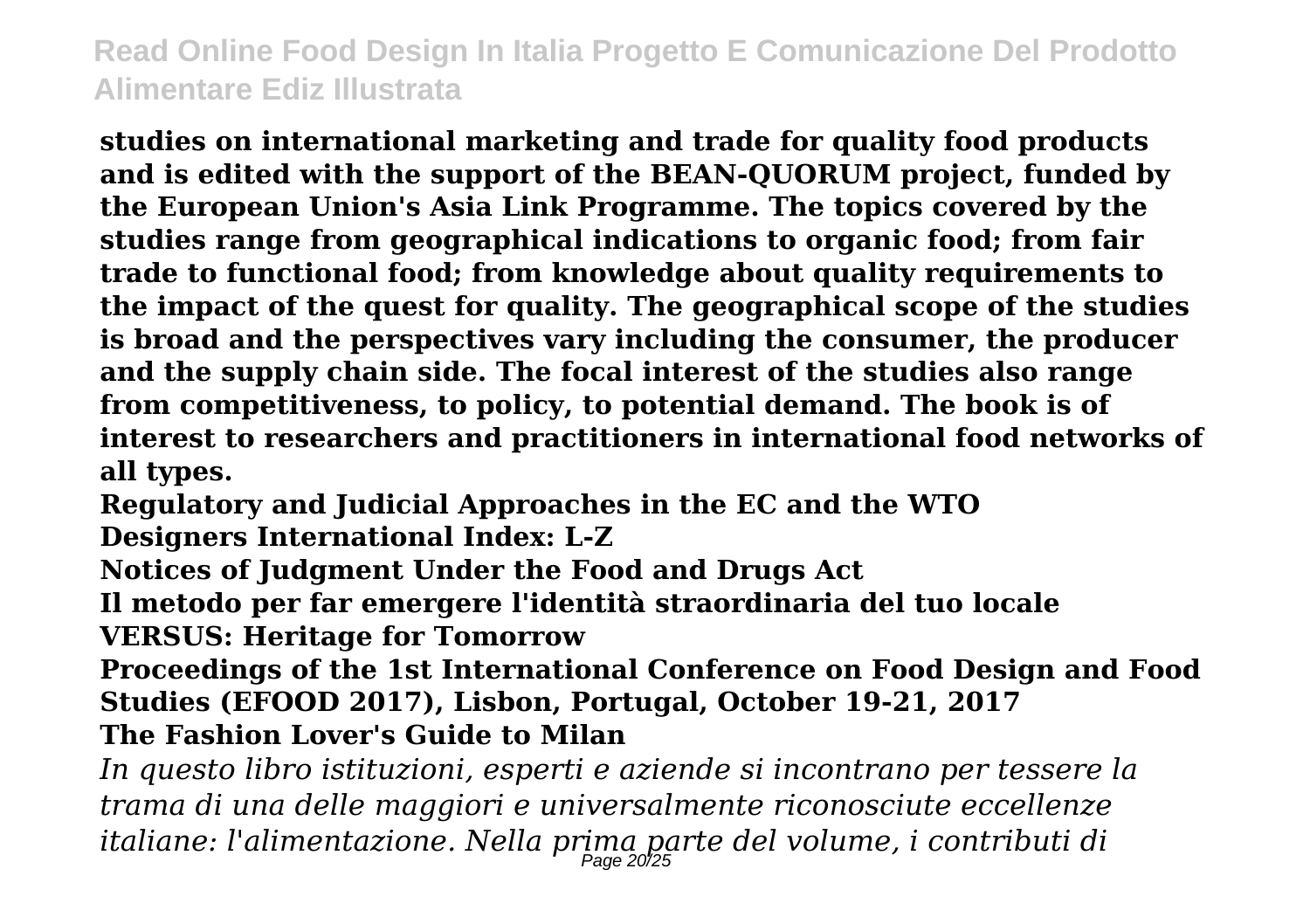*esperti e opinion leader del settore aprono il dibattito, che prosegue nella seconda parte con le interviste a esponenti di spicco di un selezionato gruppo di imprese dell'agroalimentare italiano. Un mondo variegato proprio come lo è il cibo con tutti i suoi significati. Il testo è interamente tradotto in inglese, con testo a fronte.*

*An accessible introduction to the design of Italian food branding, packaging, advertising, and marketing, covering all of the most iconic Italian foods, from Nutella to Illy coffee. This fascinating book delves into the innovative and visually stimulating world of top Italian foods. As the renowned designer Ettore Sottsass once said, "Eating necessarily involves a creative process. In this sense it lies within the realm of the design profession." Eighty well-known Italian food products from the nineteenth century to the present day have been chosen and placed in broad historical contexts. The book tells the story of all the design phases of each item—from the initial conception of the idea to its shape, packaging, communication, and advertising. A range of visuals, including original projects drawings, posters, and magazine and television advertisements accompany informative text discussing the role of each brand and its impact on consumers' personal habits. Featuring a broad selection of products, such as as Parmiggiano Reggiano cheese, Illy coffee, Panettone*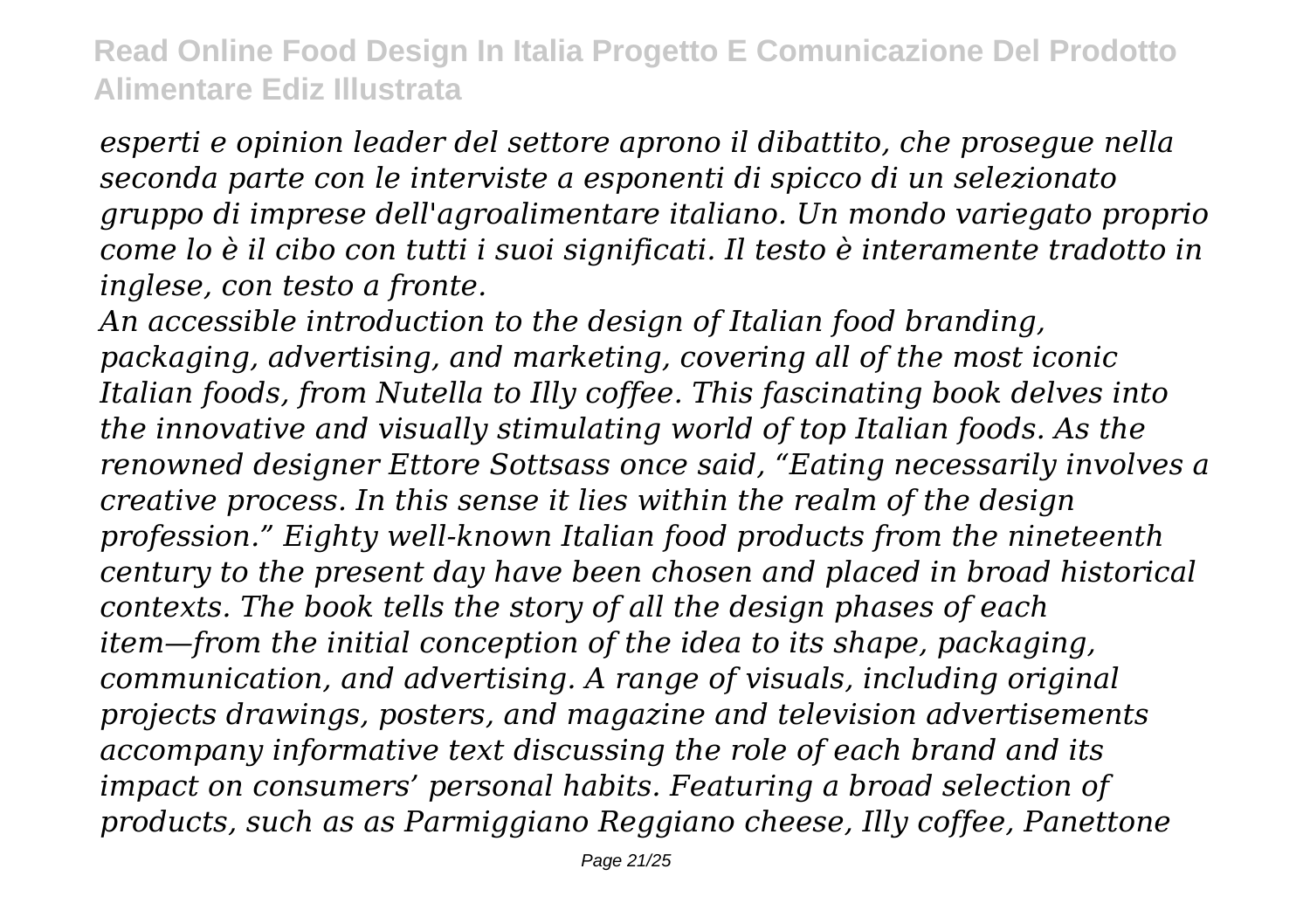*Motta, Cirio tomatoes, Barilla pasta, San Pellegrino water, and Nutella, this book is perfect for advertising professionals, graphic designers, brand managers, product designers, and anyone with an interest in Italian food and design.*

*Design Roots provides a comprehensive review of culturally significant designs, products and practices which are rooted to particular communities through making tradition and a sense of place. Many rich traditional practices associated with community, tacit knowledge and culture are being rapidly lost due to globalisation and urbanisation. Yet they have much to offer for the future in terms of sustainability, identity, wellbeing and new opportunities in design. This book considers the creative roots, the placebased ecologies, and deep understandings of cultural significance, not only in terms of history and tradition but also in terms of locale, social interactions, innovation, and change for the sustainment of culturally significant material productions. Importantly, these are not locked in time by sentimentality and nostalgia but are evolving, innovative, and adaptive to new technologies and changing circumstances. Contributing authors explore the historical roots of culturally significant designs, products and practices, emerging directions, amateur endeavours, enterprise models, business opportunities and the changing role and contribution of design in*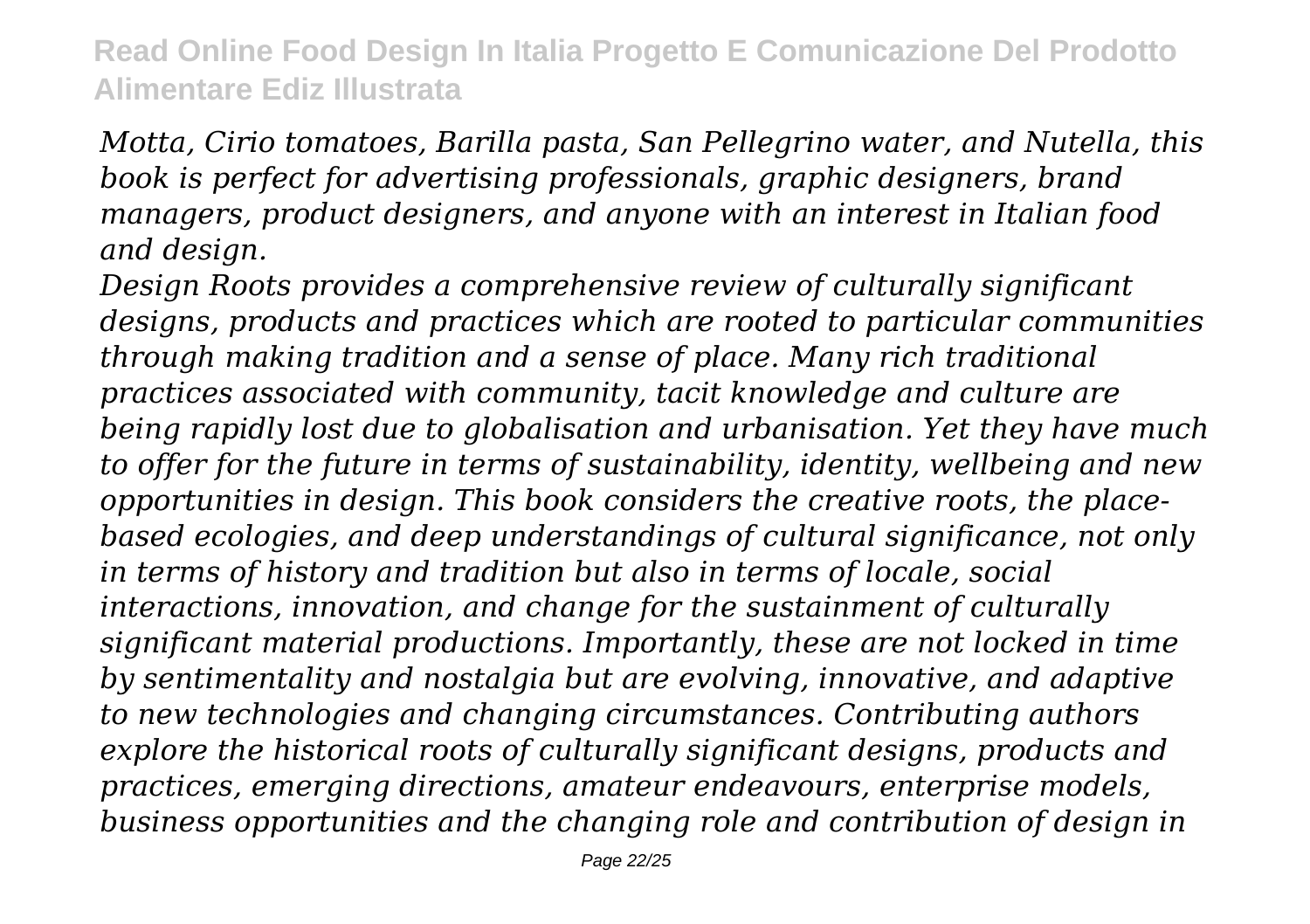*the creation of material cultures of significance, meaning and value. An international perspective is provided through case studies and research from North and South America, Africa, Europe, Asia and Australasia, with examples including Aran jumper production in Northern Ireland, weaving in Thailand, Iranian housing design, Brazilian street design and digital crafting in the United Kingdom.*

*Progettare per i luoghi*

*Foodwise racconta le aziende della filiera agroalimentare in Italia nell'anno di Expo*

*Notices of Judgment Under the Federal Food, Drug, and Cosmetic Act ... Dal cioccolato ai lievitati*

*An Introduction to Design for Social Innovation*

**This brief reports about safety protocols in the food producing industry. Hygiene, i.e., the prevention of contamination and microbial infections, is of greatest importance in the industry, as are disinfection techniques, to prevent or to fight microbial contaminations and infections, and practical emerging concerns are centered around these fundamental concerns. The first part focuses on the attempts and possibilities to prevent microbial spreading. Part II discusses disinfection techniques and their risks,** Page 23/25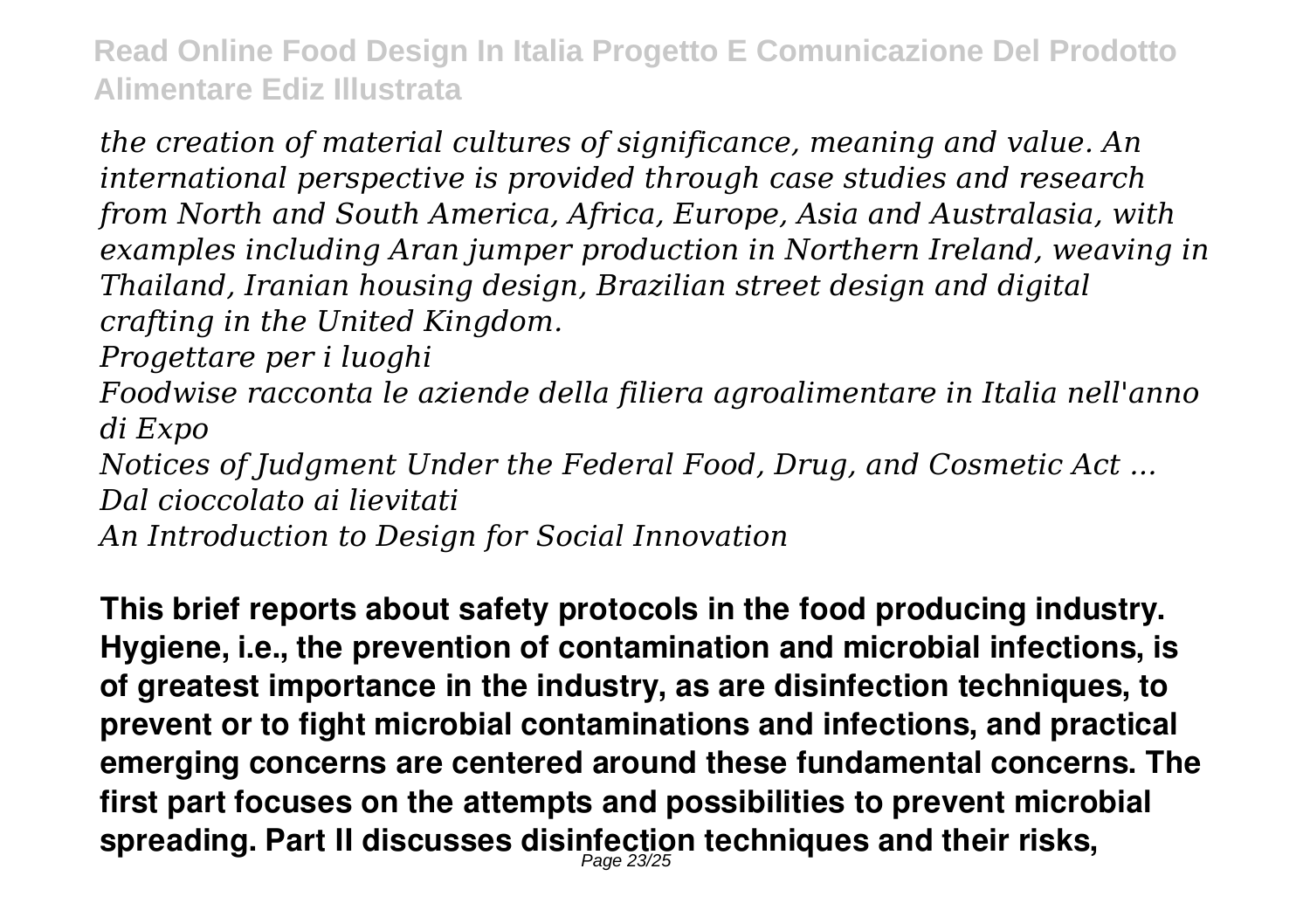**advantages and disadvantages. Current industry trends, such as the attempts to substitute chlorine in disinfection, are critically reviewed. In all, this brief volume discusses decision procedures and strategies that are being applied to prevent, reduce and fight microbial spreading. In particular, material that comes into contact with the foods, has to fulfill strict requirements. This aspect is explained in detail, and how little details can have great effects. The brief deals with the important question: is disinfection more an ally or an enemy?**

**Transdisciplinary Case Studies on Design for Food and Sustainability, a volume in the Consumer Science and Strategic Marketing series, analyzes the interconnectivity of sustainability, food, and design, demonstrating the presence of food design in various food-related fields of study. Broken into six parts, the book begins with the theory behind food and design. The following five sections include several case studies highlighting the different forms and applications of food design, including the use of food design in production and distribution, in food and restaurant businesses, in territory-identity, in social food design, and with regard to postconsumption. Using a case study approach to meet the needs of both academics and practitioners, Transdisciplinary Case Studies on Design for** Page 24/25